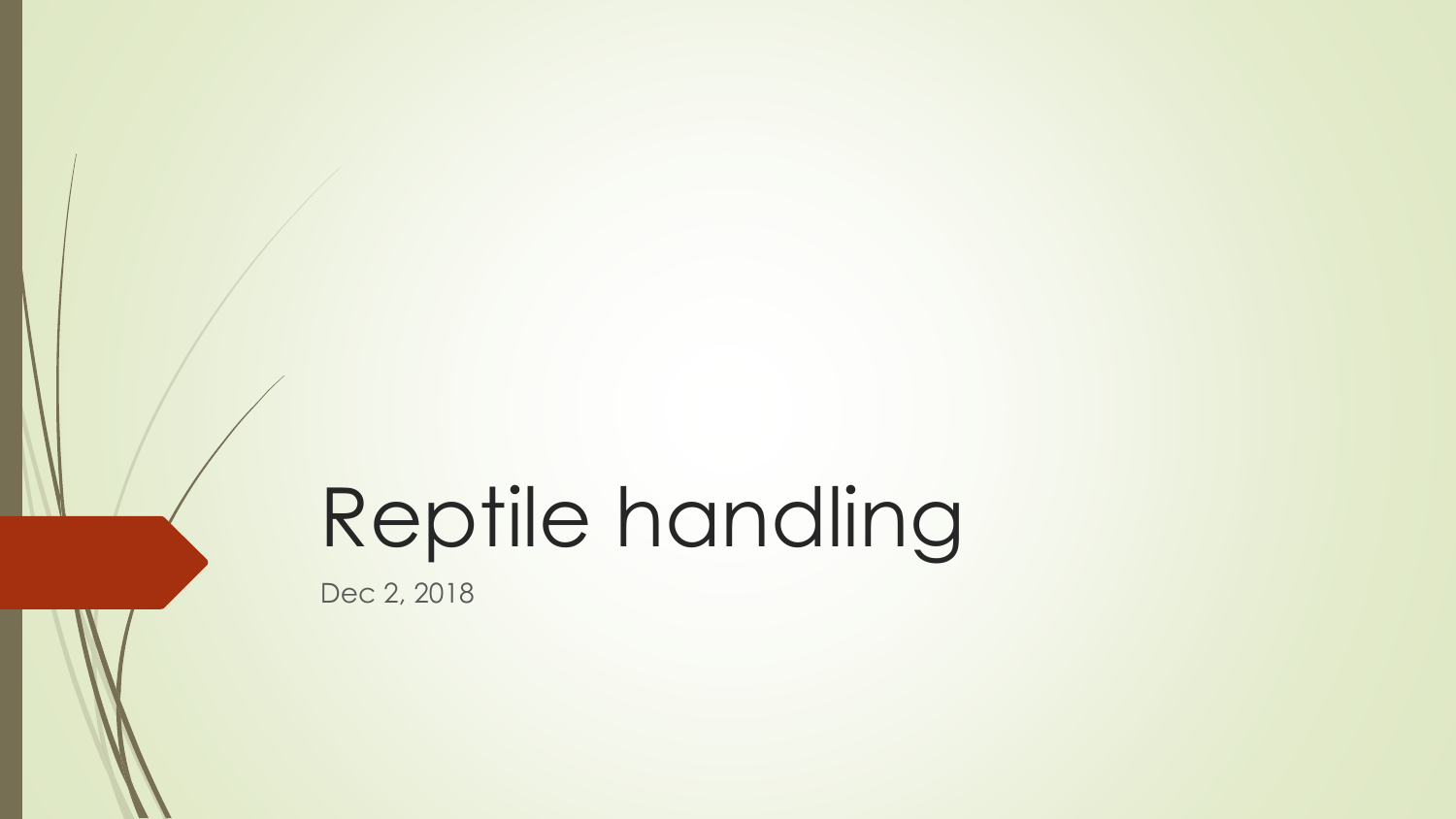# Introduction to our reptiles (and others in the Interactive Room)

- Snakes
	- Milk snake, kingsnake, gopher snake, rosy boa
- **Lizards** 
	- Bearded dragon, chuckwalla, leopard gecko
- Arachnids
	- **•** Tarantula, desert hairy scorpion
- $\blacksquare$  Birds
	- Swainson's hawk, pygmy owl
- **Mammals** 
	- Pocket mouse, squirrels, prairie dog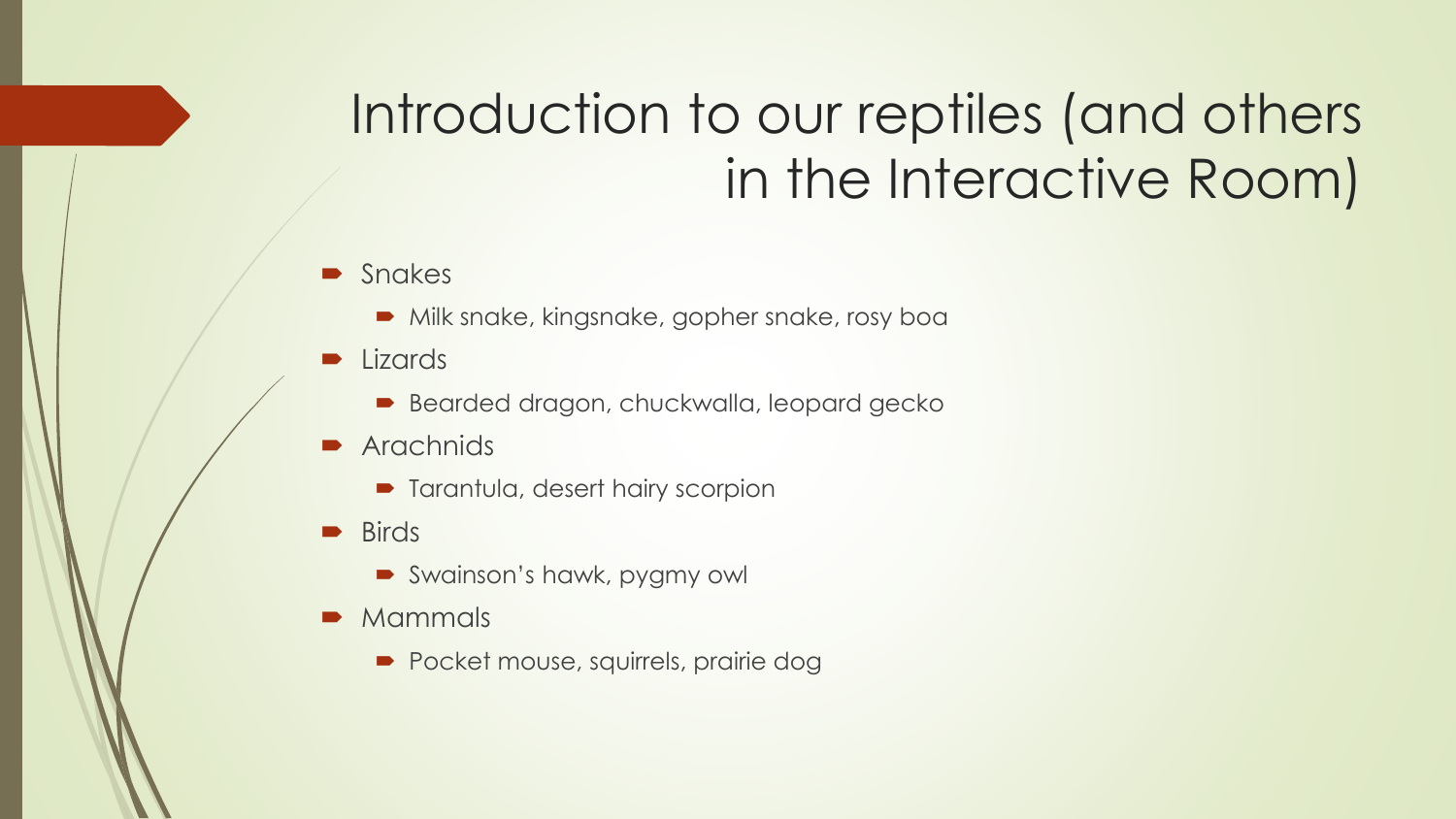# Who can handle the animals in the Interactive Room

- **AFTER TRAINING** 
	- Education team members
	- Interpretive guides
	- **•** Teen volunteers
- Medical services
- **Staff**
- Others as designated by staff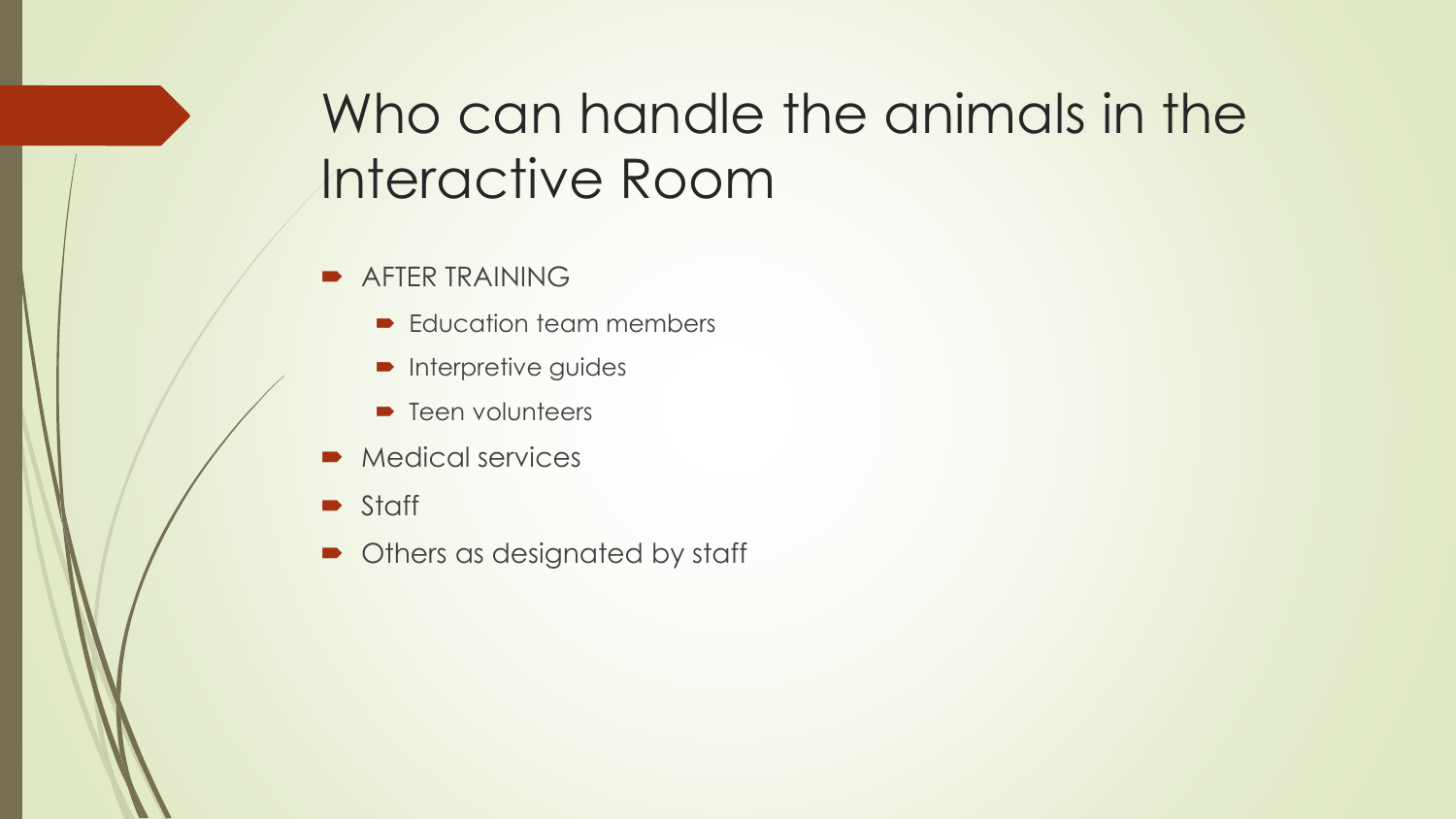# **GUESTS ARE NEVER ALLOWED TO HOLD THE ANIMALS**

There are some situations and some team members where this rule may not be in effect – but in most cases, YOU are the only one allowed to hold an animal unless the person has gone through this training and handling program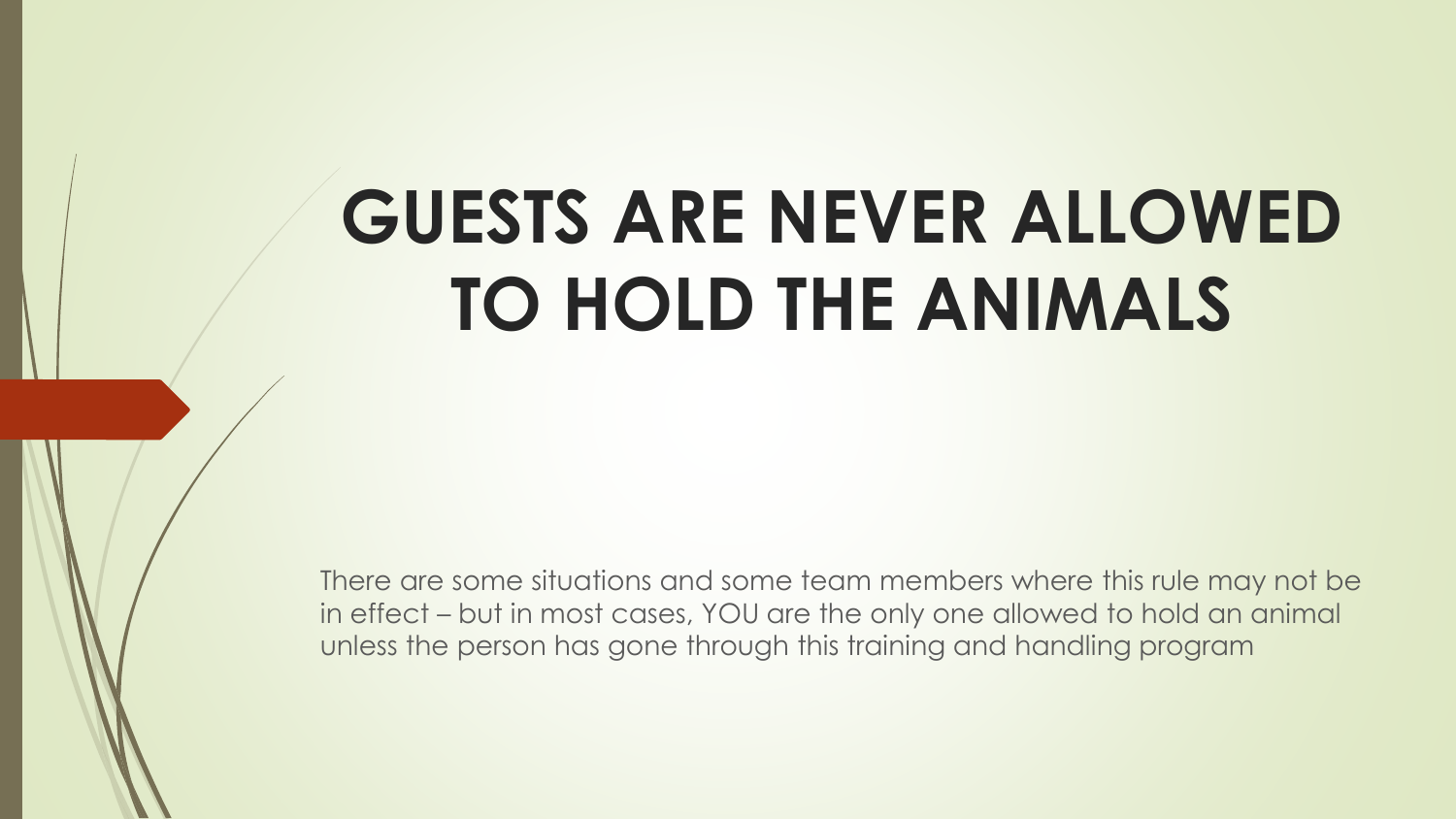# Qualifications for handling during public hours/programs

- Must have volunteered steadily for <2 months to show responsibility and accountability!
- Must go through this presentation with Laura or another staff member (either in a class setting or separately if no date is set for a class)
- Must practice handling the animals on your own time BEFORE presenting to guests or doing programs
- Must have basic knowledge of the species, the individual animal and husbandry information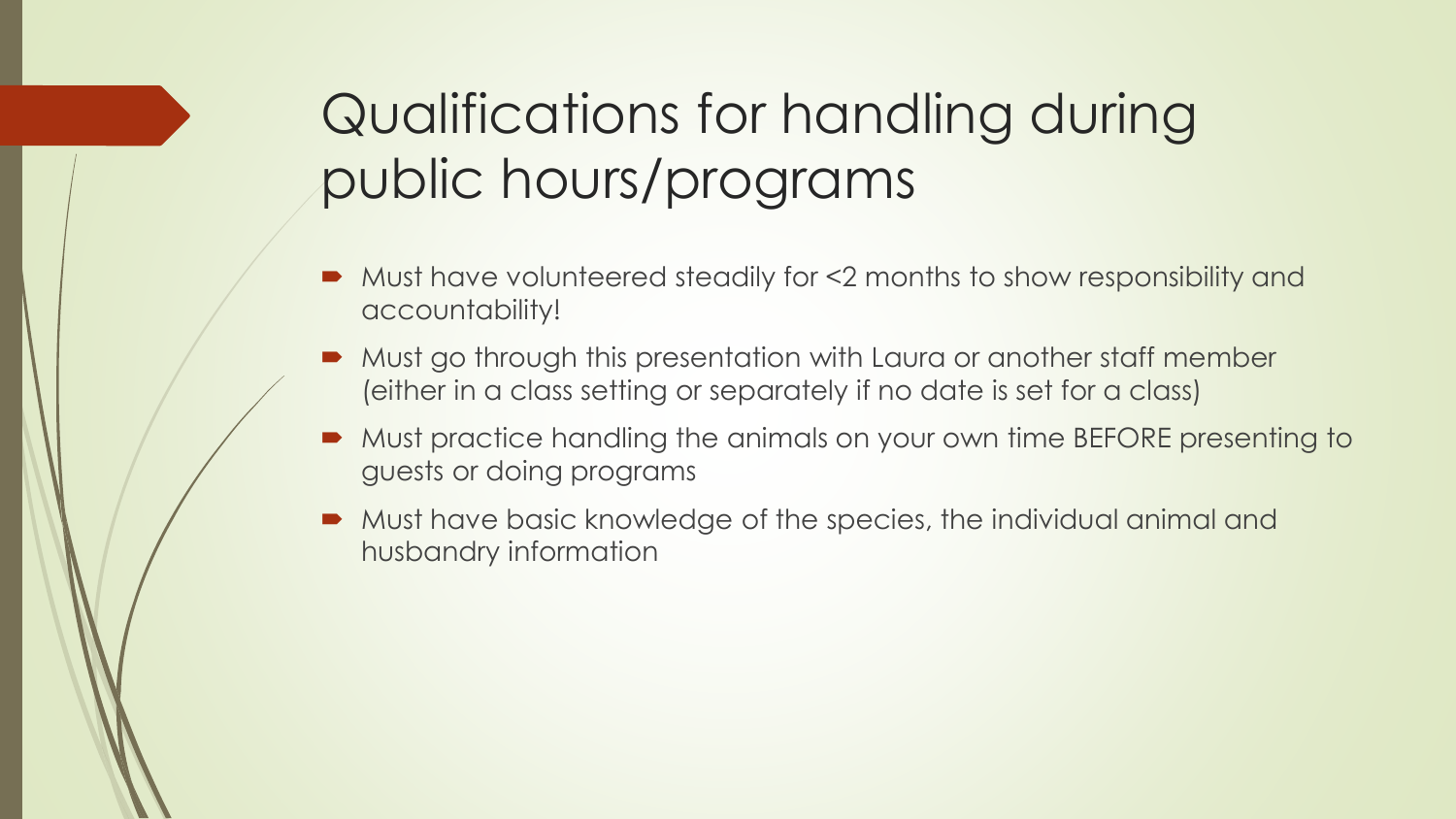# It is up to you to know your comfort level with each animal

- Some people have history holding these animals while others are starting for the first time.
- $\blacksquare$  Today we will handle some of the animals and we can discuss where you feel you are and determine who much training time you will need with Laura/David/Alex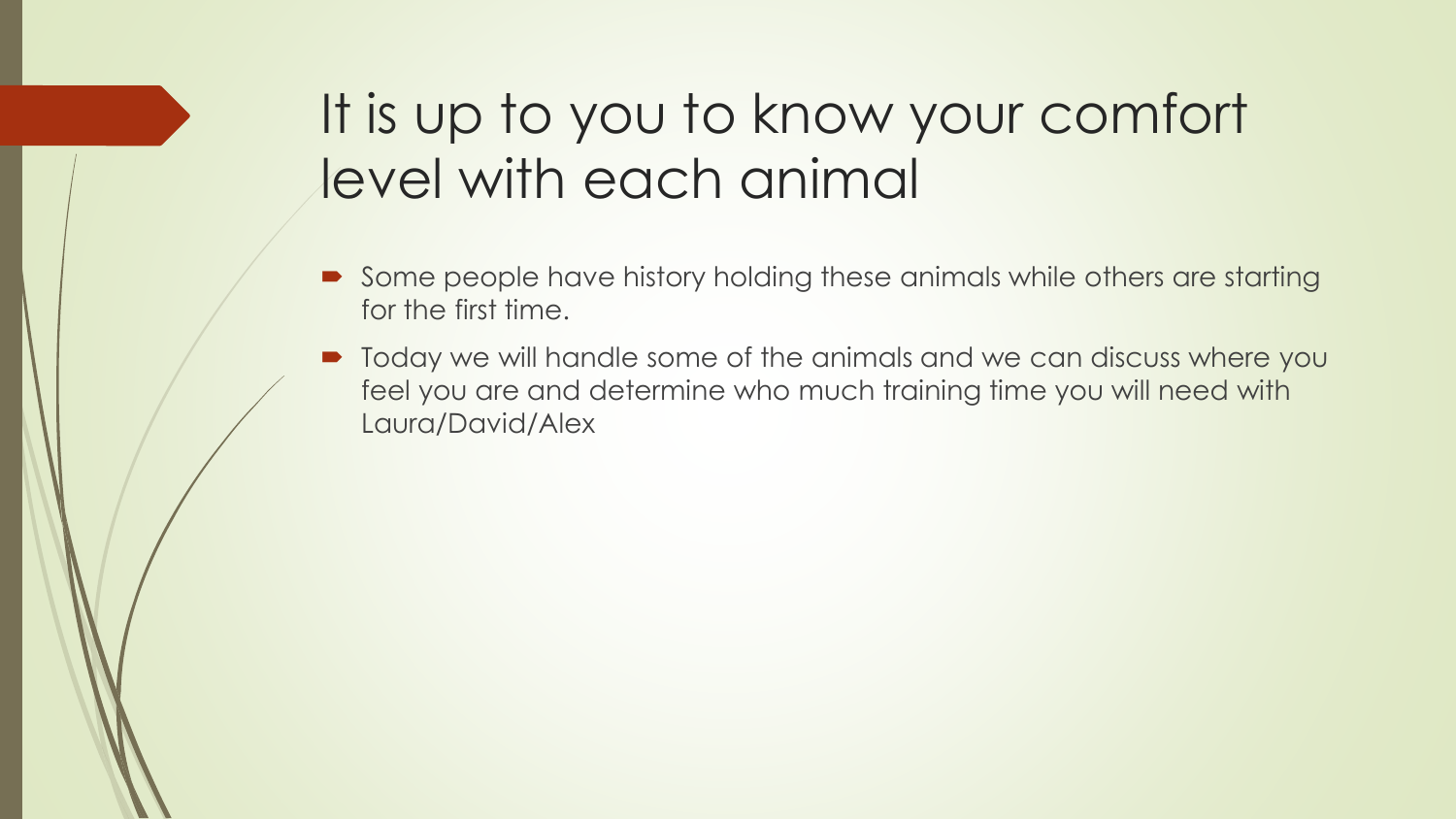## Basic rules for presenting to the public

- These are not YOUR animals. They are part of an education collection for a reason
- Do not baby talk the animals
- Do not anthropomorphize the animals
- Know your audience
- Know when to stop talking
- You call the shots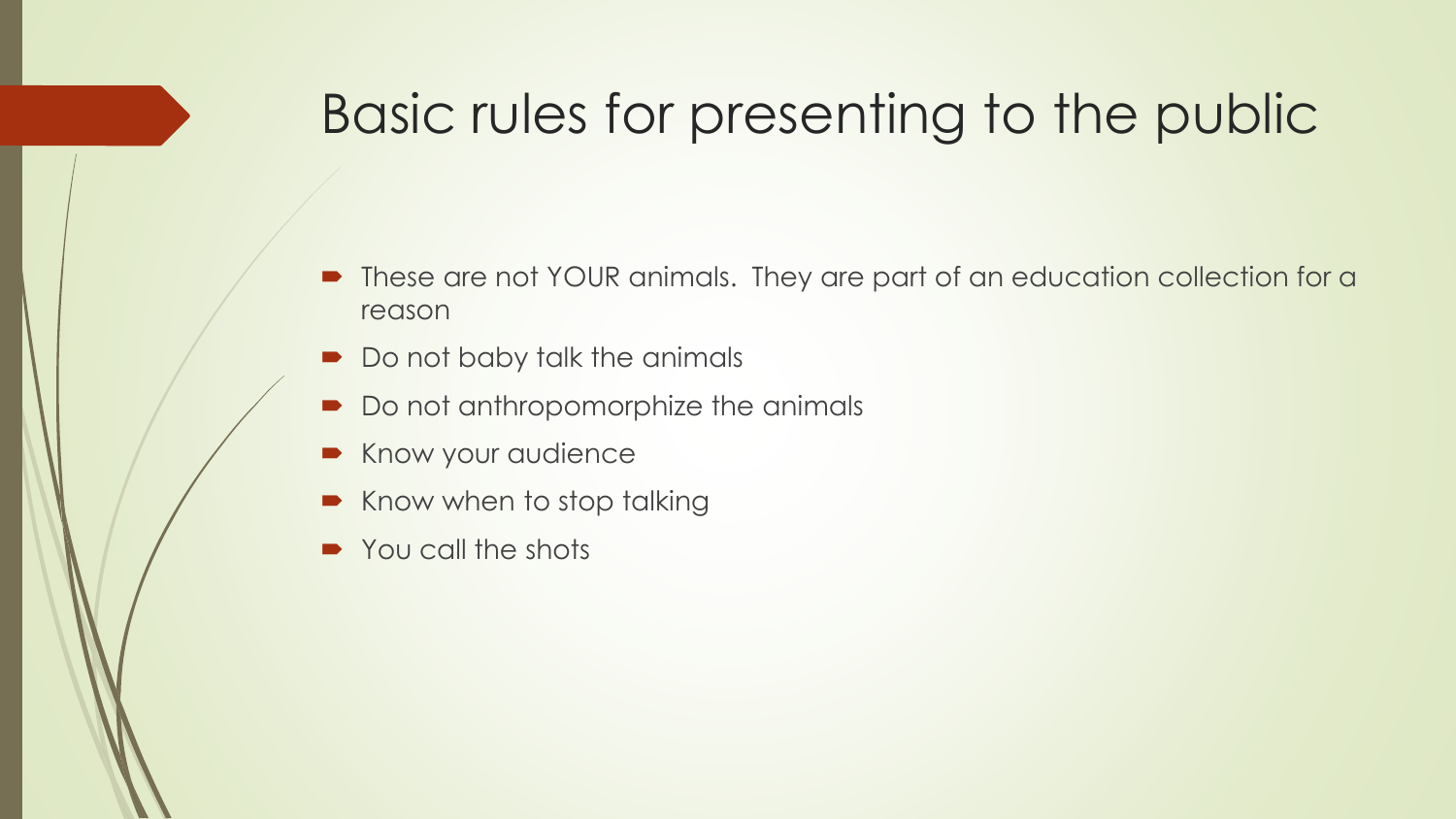#### Best practice for presenting

- Prepare the audience for what you are bringing out
	- Many people have a fear of snakes etc so be sympathetic
- Ask them to remain calm and quiet
- Talk about the animal it's history, it's life cycle etc
- Ask if they want to touch the animal
- Follow the rules for touching animals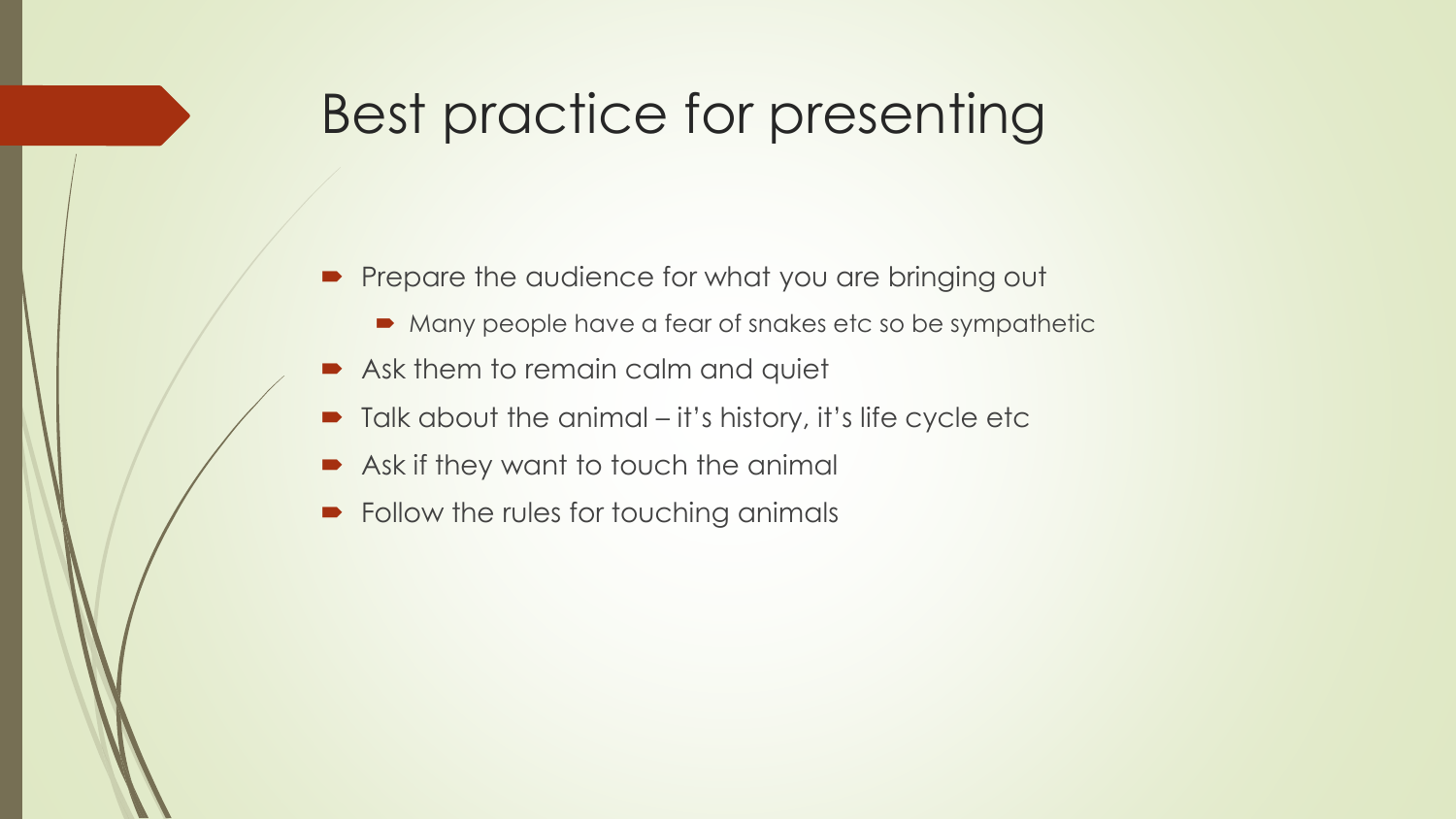# Rules for guests to touch our snakes/lizards/pocket mouse

- 1. One person can touch at a time
- 2. Using 2 fingers, gently touch the back of the animal's body
- 3. Move in the direction of the scales/fur
- 4. Do not squeeze the snakes
	- $\blacksquare$  If they want to touch the belly of the snake, use the same 2 finger rule
- 5. Make sure you have control of the animal's head the entire time
- 6. Do not allow fingers to get near the animal's mouth
- 7. Guest must use hand sanitizer after touching the animal
	- **If they want to touch again, the sanitizer must be dry on their hands**

If the animal is moving around/showing signs of stress, stop the touching and explain that you will try to have the animal calm down before continuing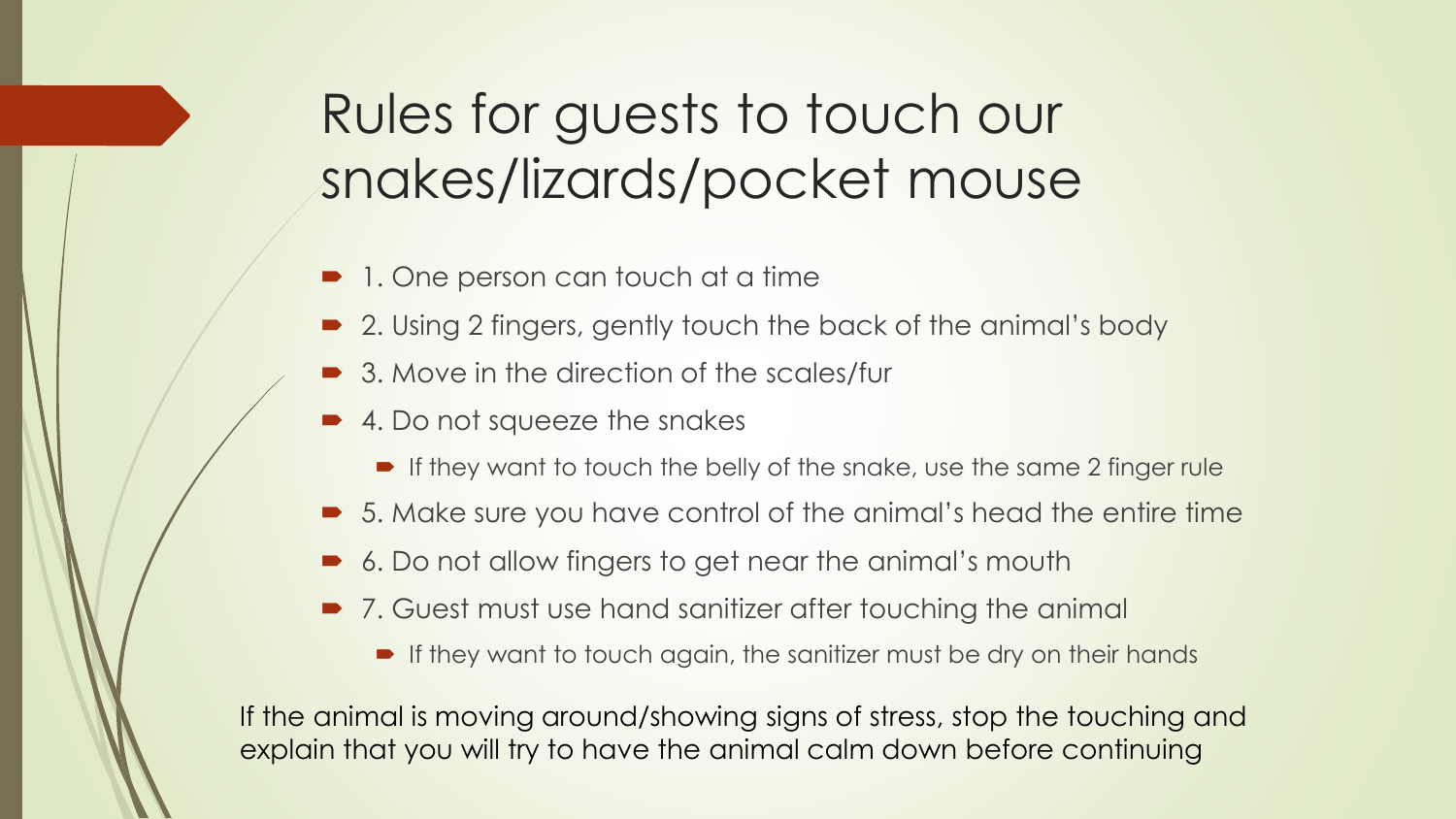## Topics for presentation

- Why snakes are good
- Why we have a few non-native animals in our care
- Why are these animals here
- What Liberty Wildlife does/our mission
- Your training/experience (relevant information only!)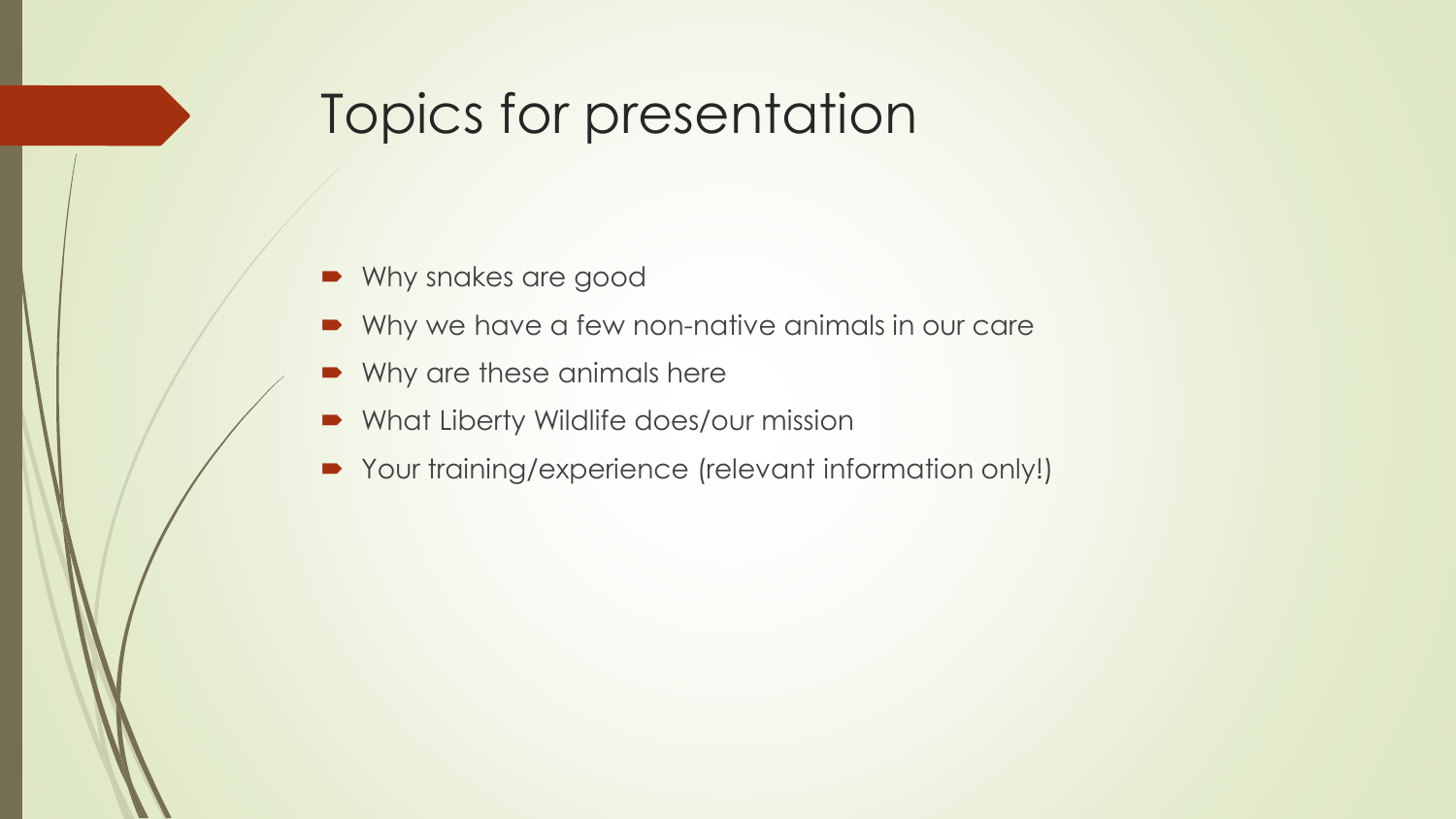#### AND NOW …. THE ANIMALS

- Snakes: Bones, Lydia, Beetlejuice, Elmer, Lola, Bandit, Joya, Ruby
- **Lizards: Thor, Jose, gecko**
- **Arachnids: tarantula, desert hairy scorpion**
- **Mammals: Finn**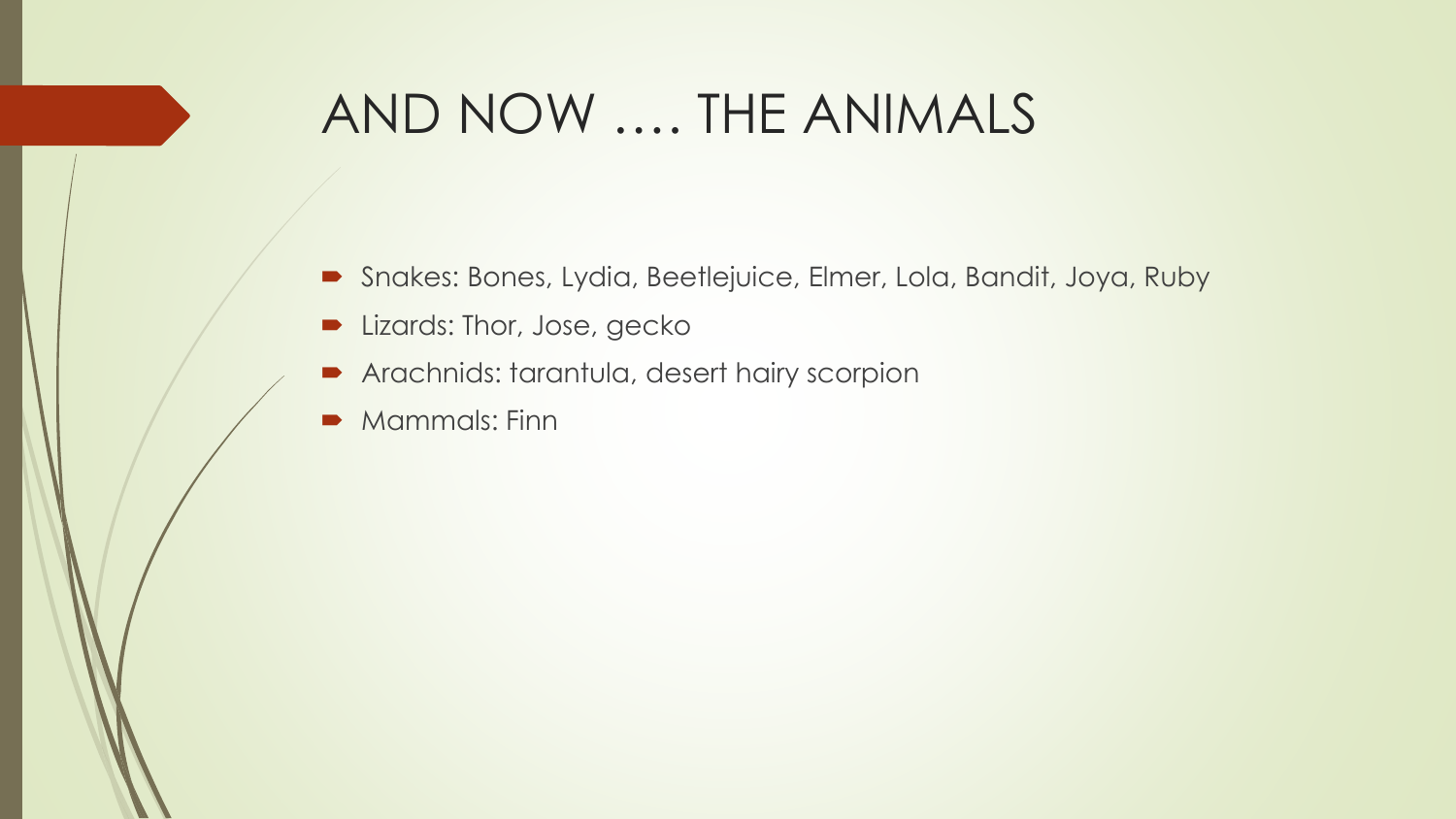## What does it mean when a snake is blue?

- When a snake is about to shed it's scales loosen from it's body – including the scale over the eye (snakes do not have eyelids!)
- Their appearance becomes dull and their eyes get a cloudy/milky color
- There are very vulnerable at this time
- **DO NOT USE A SNAKE WHEN IT IS ABOUT TO SHED OR IN MID-SHED**

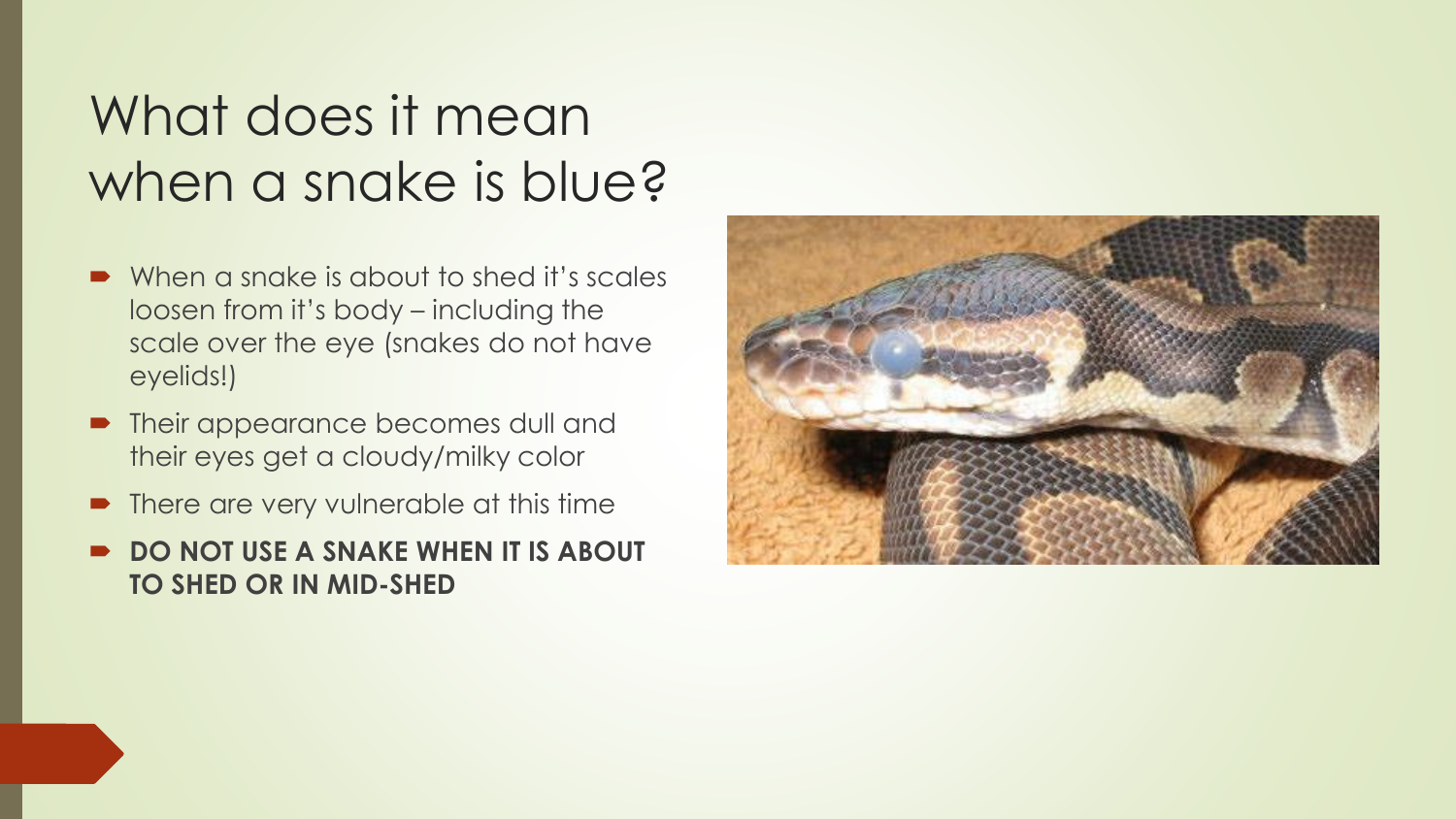## Look at the feeding log

- Our snake care team lead includes Sharon Sneva, Anna Amador, Dom **Macchiaroli**
- (Daily care and teens care for the lizards/arachnids/birds/mammals)
- Find the feeding log in the cabinet next to the enclosures to make sure the snake has not just eaten within the last two days OR if it has not eaten the last few times it was offered – it may be hungry
	- In that case, assess the snake's attitude when you approach the enclosure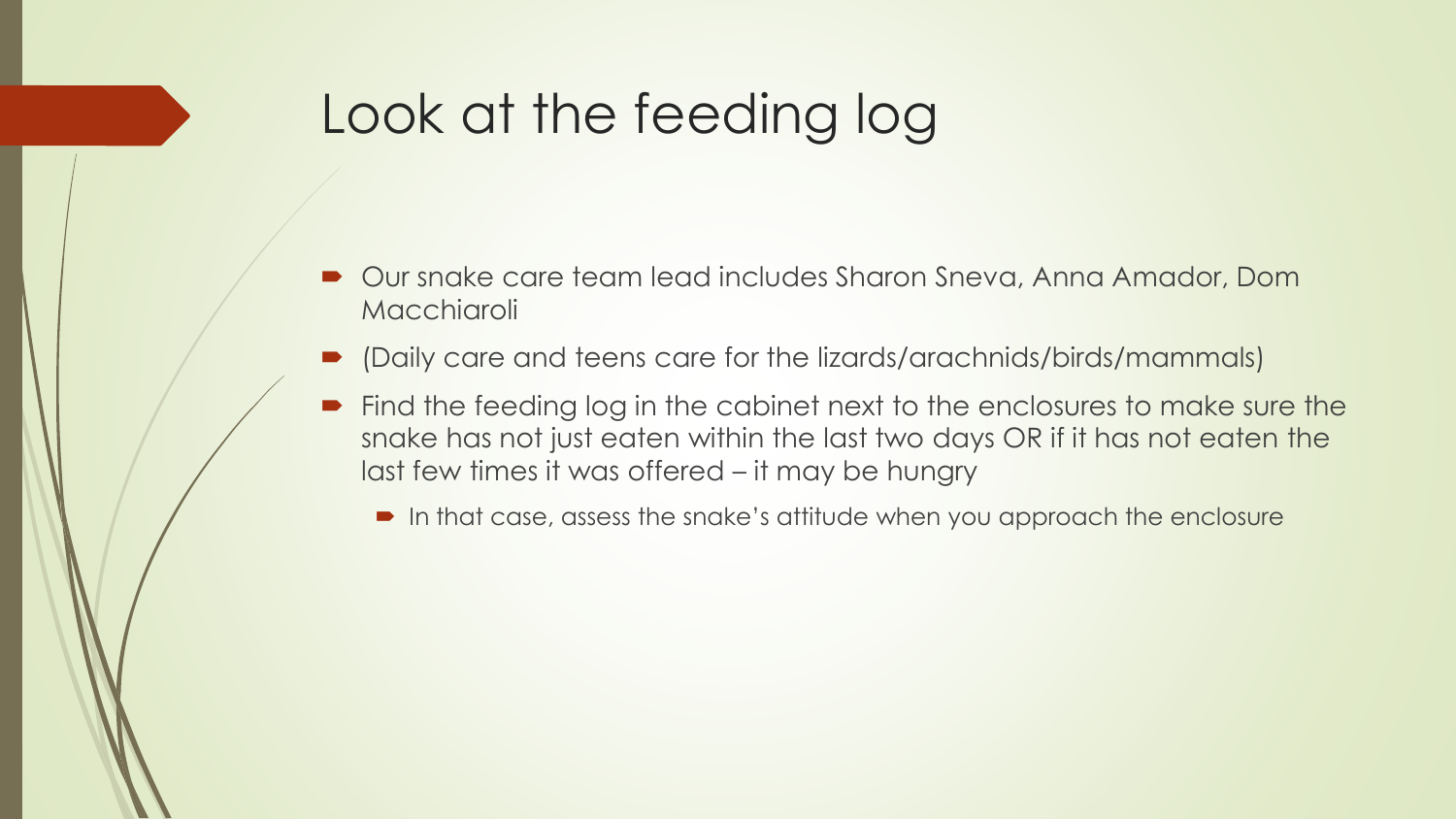#### Unlock the enclosure ….

- The keys are in the lockbox at the end of the enclosures.
- Code is 1981 (the year Liberty Wildlife was founded)
	- $\bullet$  DO NOT GIVE THIS INFORMATION TO THOSE WHO AREN'T TRAINED
- **Look for the animal in the enclosure to assess it**
- Open the front and move any furniture blocking you from reaching it
- Touch the animal gently on the back
- Pick it up gently
- REMEMBER TO ENSURE THE DOOR IS CLOSED COMPLETELY AND LOCKED AFTER YOU RETURN THE ANIMAL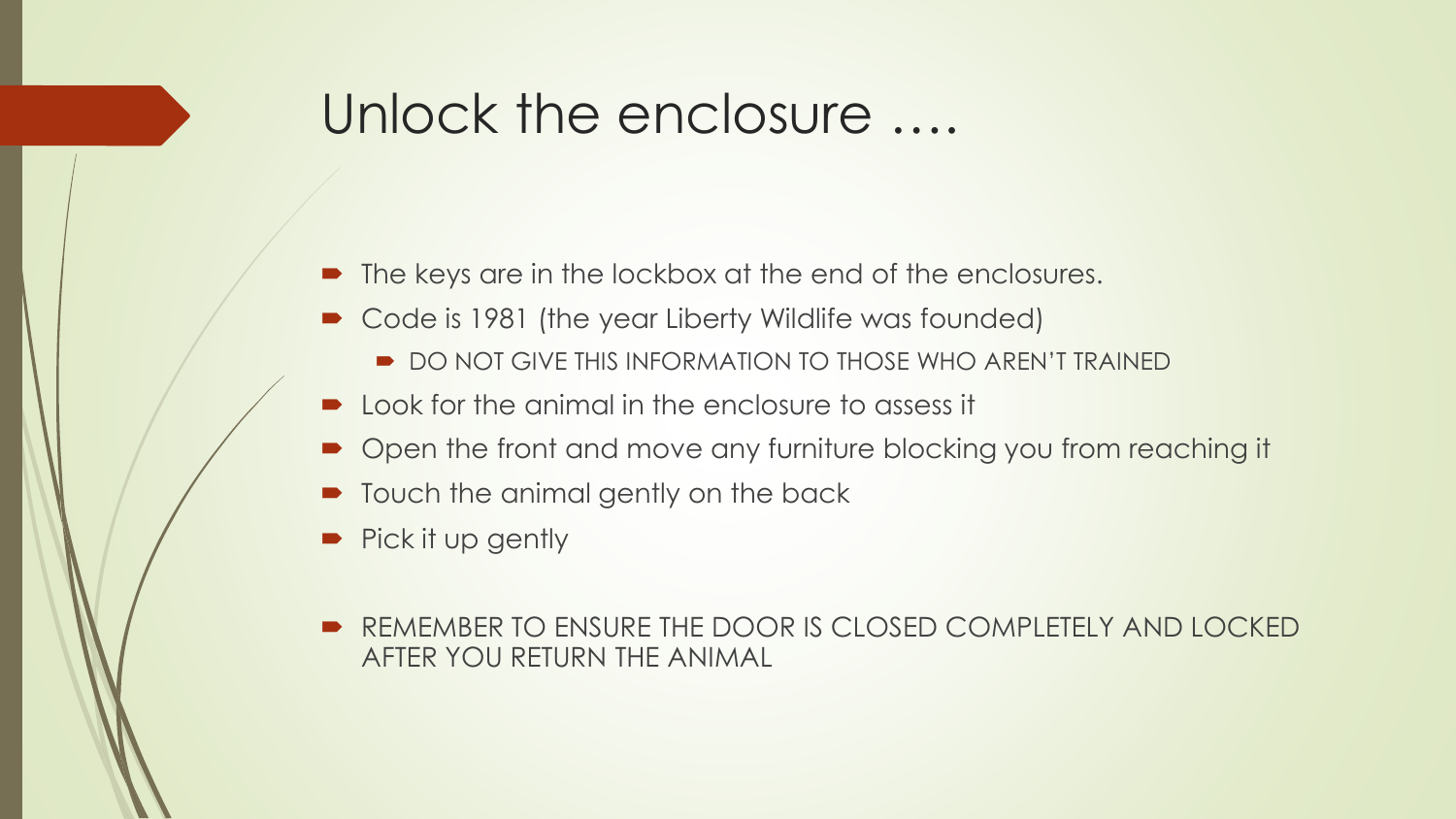#### Arachnids

- **THIS IS TOTALLY ALEX'S DOMAIN**
- You are not required to hold them, but if you feel comfortable opening the door and moving furniture around so guests can see, feel free to learn
- Always return furniture to proper place after you are done
- Please wet sponges with water as needed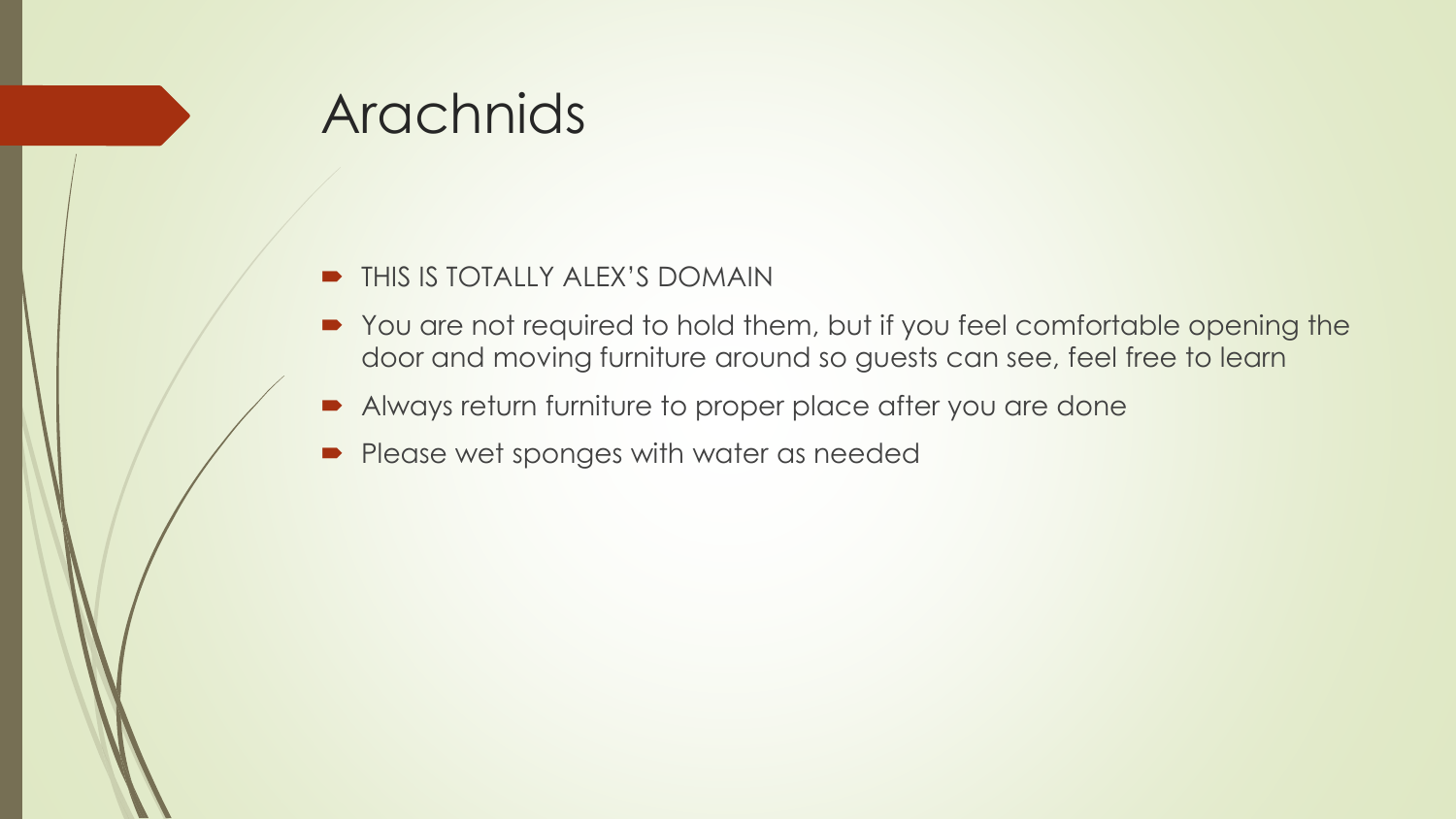#### Lizards

- Bearded Dragon the bearded dragon has tough outer skin with spikes that can be irritating to people with soft skin. His skin is durable and his tail is permanently attached to his body. Never pull on it. It is better to let him fall than grab him by the tail. They like to climb a bit so it is common for them to relax calmly or climb up your arm or shirt.
- Chuckwalla The common chuckwalla has a very stocky build. They have a belly that sits very low to the ground. They also have a very thick tail that is scaly. They seem to be overweight due to the fact that they have folds of skin that hang around the neck and along the sides of their bodies.
- Leopard Gecko the leopard gecko has very soft skin, easily torn and wounded with rough handling. The skin is not durable though not as delicate as some other gecko species. The tail can pop off if threatened so be aware of this when handling the ensure no pressure is placed on the tail as this is an automatic response and not one the lizard decides to do.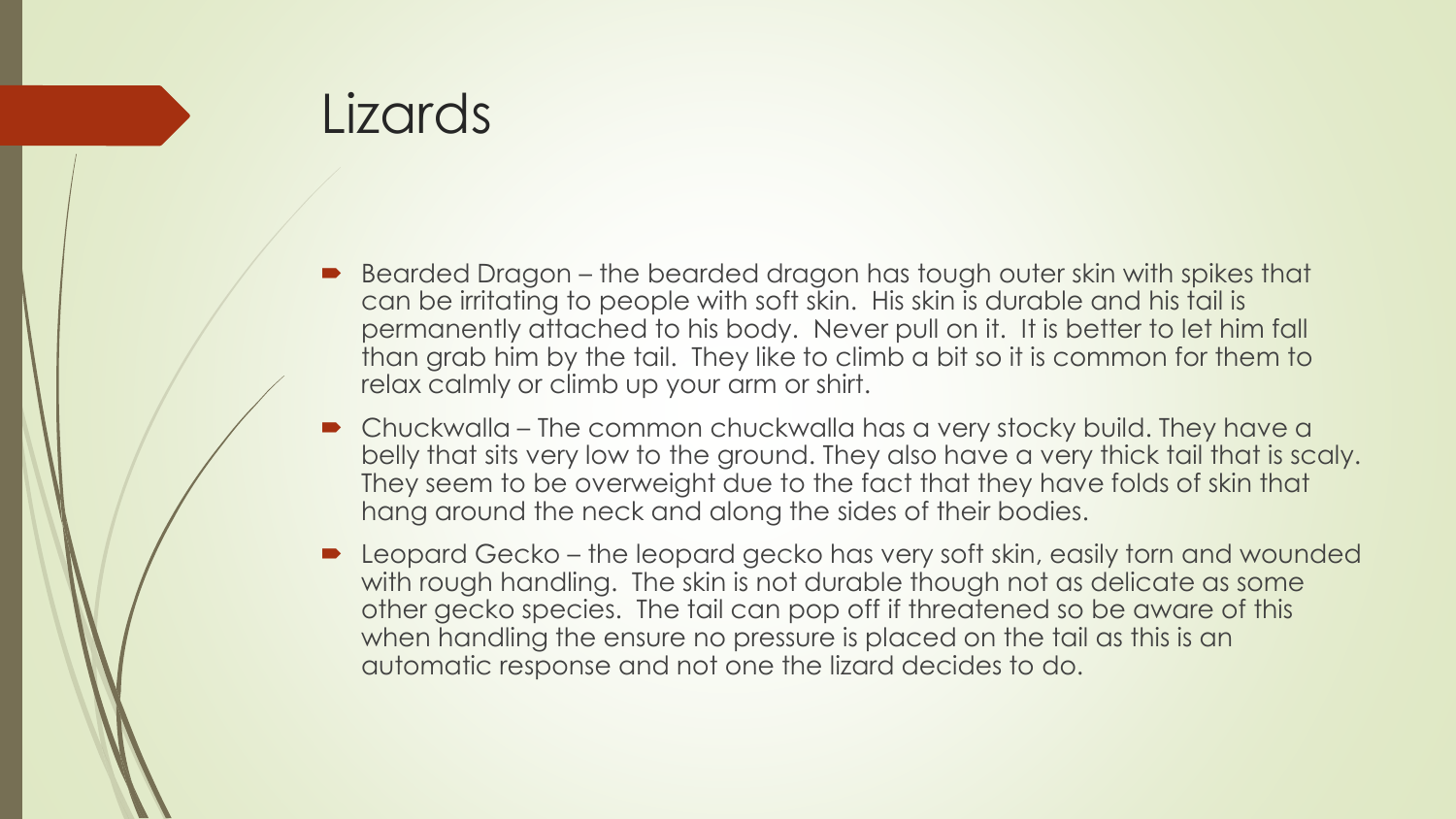#### **Mammals**

- Squirrels and prairie dog will be only for observation! They will bite!
- Pocket Mouse Finn can be held in the palm of your hand
	- Guests may touch on the back. If he starts to move too much (your hands will be like a mouse treadmill), cup both hands around him to simulate dark and quiet. Return him to enclosure if he doesn't regain calm.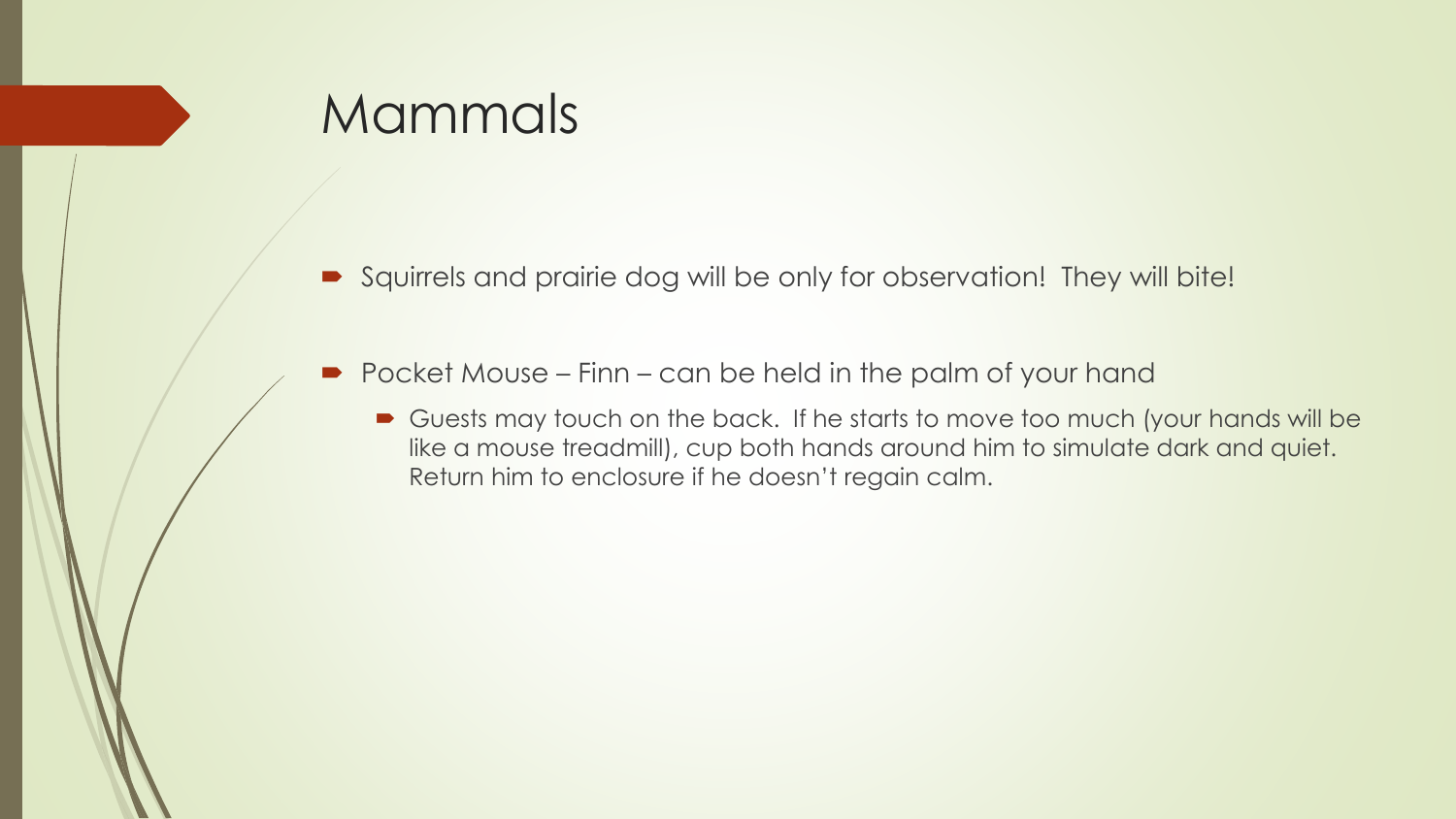### What happens if ……..?

- If an animal jumps out of your hand or falls, do your best to safely contain it and return it to it's enclosure.
	- Alert Laura, Jan or Alex so we can observe for any injuries
- In an animal bites you or a guest, remain calm and return the animal to it's enclosure
	- Alert Laura, Jan, Alex or Megan so we can tend to the injuries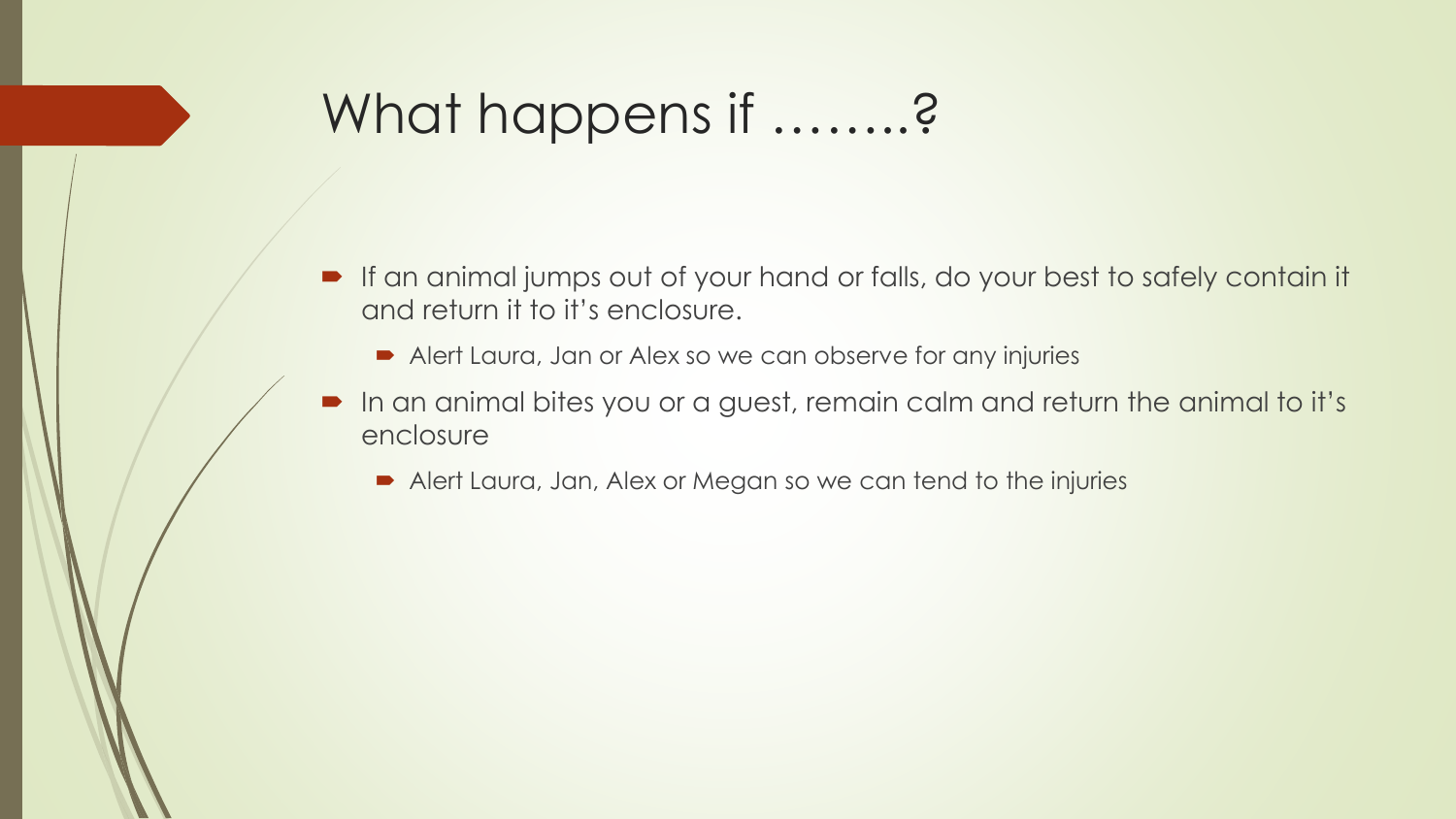## PART TWO: Handling

- Alex: arachnids/gecko
- David: snakes
- **D** Laura: dragon/chuckwalla/mouse